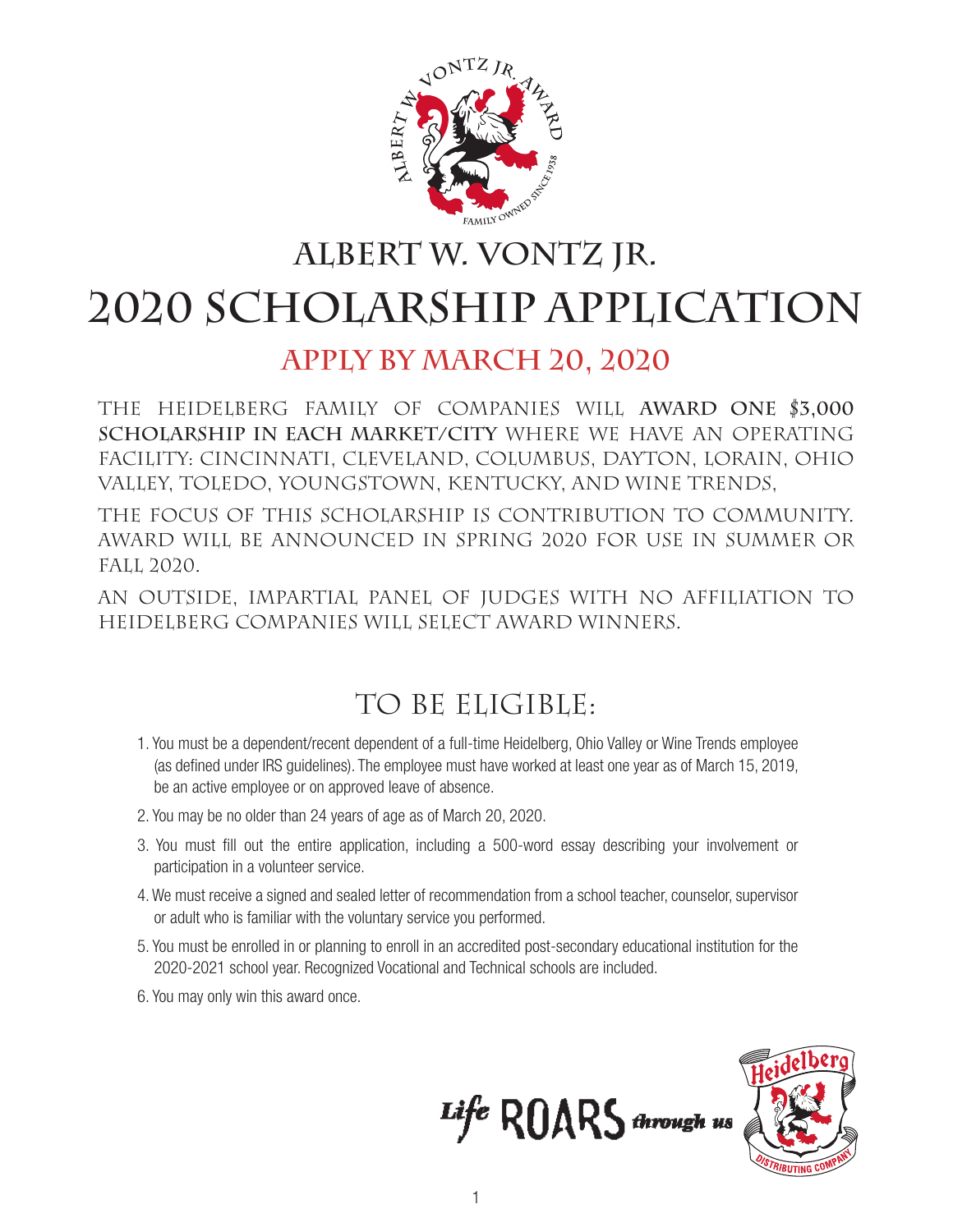

# **Scholarship Application** Deadline March 20, 2020

*Please print or type this information.*

| <b>Applicant's Legal Name:</b>                                                                                                                                                                                                                                                                                                                                                                                                                               |                                             |                                               |     |  |  |  |  |  |
|--------------------------------------------------------------------------------------------------------------------------------------------------------------------------------------------------------------------------------------------------------------------------------------------------------------------------------------------------------------------------------------------------------------------------------------------------------------|---------------------------------------------|-----------------------------------------------|-----|--|--|--|--|--|
| FIRST NAME                                                                                                                                                                                                                                                                                                                                                                                                                                                   | <b>LAST NAME</b>                            | MIDDLE NAME                                   |     |  |  |  |  |  |
| <b>Applicant's Address:</b>                                                                                                                                                                                                                                                                                                                                                                                                                                  |                                             |                                               |     |  |  |  |  |  |
| NUMBER/STREET                                                                                                                                                                                                                                                                                                                                                                                                                                                | <b>CITY</b>                                 | <b>STATE</b>                                  | ZIP |  |  |  |  |  |
|                                                                                                                                                                                                                                                                                                                                                                                                                                                              |                                             |                                               |     |  |  |  |  |  |
| APPLICANT'S DAYTIME PHONE                                                                                                                                                                                                                                                                                                                                                                                                                                    | APPLICANT'S DATE OF BIRTH (MONTH /DAY/YEAR) |                                               |     |  |  |  |  |  |
| By June 2020, I will have completed:<br>$\Box$ high school $\Box$ 1 <sup>st</sup> year college $\Box$ 2 <sup>nd</sup> year college $\Box$ 3 <sup>rd</sup> year college $\Box$ 4 <sup>th</sup> year college $\Box$ ____ year(s) of graduate school<br>In the Summer or Fall 2020, I plan to attend:<br>$\Box$ four-year college $\Box$ community or junior college $\Box$ trade or technical school $\Box$ graduate school<br>If you are currently a student: |                                             |                                               |     |  |  |  |  |  |
|                                                                                                                                                                                                                                                                                                                                                                                                                                                              |                                             |                                               |     |  |  |  |  |  |
| SCHOOL NAME                                                                                                                                                                                                                                                                                                                                                                                                                                                  | SCHOOL PHONE                                | DATE OF ANTICIPATED GRADUATION (MONTH + YEAR) |     |  |  |  |  |  |
| SCHOOL ADDRESS                                                                                                                                                                                                                                                                                                                                                                                                                                               | <b>CITY</b>                                 | <b>STATE</b>                                  | ZIP |  |  |  |  |  |
| If you graduated from high school:                                                                                                                                                                                                                                                                                                                                                                                                                           |                                             |                                               |     |  |  |  |  |  |
| SCHOOL NAME                                                                                                                                                                                                                                                                                                                                                                                                                                                  | SCHOOL PHONE                                | DATE OF GRADUATION                            |     |  |  |  |  |  |
| SCHOOL ADDRESS                                                                                                                                                                                                                                                                                                                                                                                                                                               | <b>CITY</b>                                 | <b>STATE</b>                                  | ZIP |  |  |  |  |  |
| Post high school education:                                                                                                                                                                                                                                                                                                                                                                                                                                  |                                             |                                               |     |  |  |  |  |  |
| SCHOOL NAME                                                                                                                                                                                                                                                                                                                                                                                                                                                  | SCHOOL PHONE                                | DATE OF LAST YEAR ATTENDED                    |     |  |  |  |  |  |
| SCHOOL ADDRESS                                                                                                                                                                                                                                                                                                                                                                                                                                               | <b>CITY</b>                                 | <b>STATE</b>                                  | ZIP |  |  |  |  |  |
|                                                                                                                                                                                                                                                                                                                                                                                                                                                              |                                             |                                               |     |  |  |  |  |  |
| - Please use additional paper as needed-                                                                                                                                                                                                                                                                                                                                                                                                                     |                                             |                                               |     |  |  |  |  |  |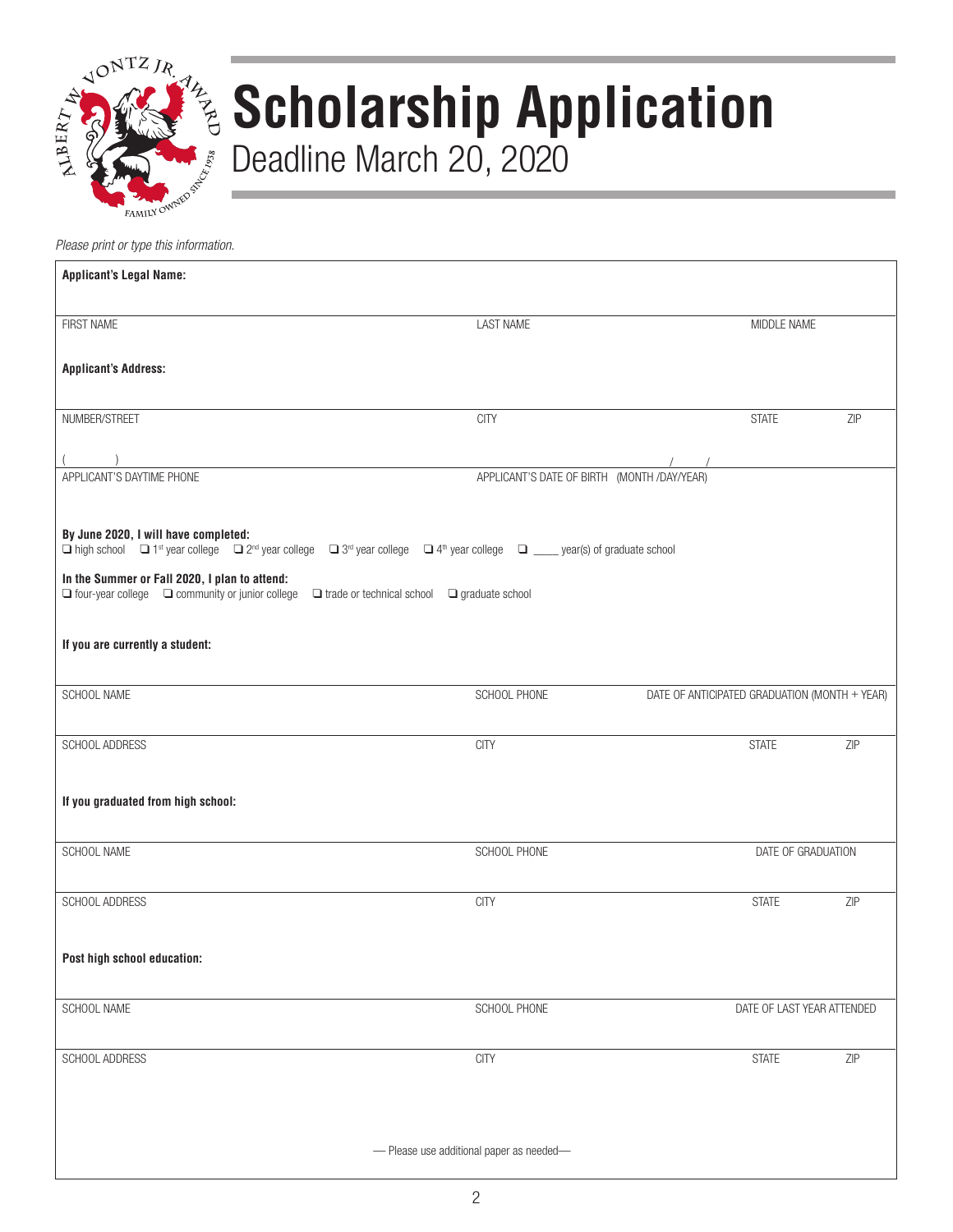|             | What other extracurricular or outside activities have you participated in, excluding the voluntary service described in your essay?                                                                                             |              |
|-------------|---------------------------------------------------------------------------------------------------------------------------------------------------------------------------------------------------------------------------------|--------------|
|             |                                                                                                                                                                                                                                 |              |
|             |                                                                                                                                                                                                                                 |              |
|             | Where are you enrolled (or plan to enroll) for post-secondary education? (If it is the same as where you are currently enrolled, just write SAME)                                                                               |              |
| SCHOOL NAME | ADDRESS, CITY, STATE, ZIP                                                                                                                                                                                                       | SCHOOL PHONE |
|             |                                                                                                                                                                                                                                 |              |
|             |                                                                                                                                                                                                                                 |              |
|             |                                                                                                                                                                                                                                 |              |
|             |                                                                                                                                                                                                                                 |              |
|             | How many hours per week did you give to the volunteer work described in your essay?<br>Subsequently and the control of the control of the control of the control of the control of the control of the control of the control of |              |
|             |                                                                                                                                                                                                                                 |              |
|             |                                                                                                                                                                                                                                 |              |
|             |                                                                                                                                                                                                                                 |              |
|             |                                                                                                                                                                                                                                 |              |
|             | Date you ended volunteer work: Notified and the state of the state of the state of the state of the state of the state of the state of the state of the state of the state of the state of the state of the state of the state  |              |
|             |                                                                                                                                                                                                                                 |              |
|             |                                                                                                                                                                                                                                 |              |
|             |                                                                                                                                                                                                                                 |              |
|             |                                                                                                                                                                                                                                 |              |
|             |                                                                                                                                                                                                                                 |              |
|             |                                                                                                                                                                                                                                 |              |
|             |                                                                                                                                                                                                                                 |              |
|             |                                                                                                                                                                                                                                 |              |
|             |                                                                                                                                                                                                                                 |              |
|             |                                                                                                                                                                                                                                 |              |
|             |                                                                                                                                                                                                                                 |              |
|             | <b>500-WORD ESSAY TOPIC:</b><br>"How I've helped my community through volunteer service."                                                                                                                                       |              |
|             | Focus on one particular service project in which you've participated,                                                                                                                                                           |              |
|             | which you feel has made a positive contribution to your community.<br>Essay must be neatly typed and double-spaced.<br>You should prepare this essay without assistance.                                                        |              |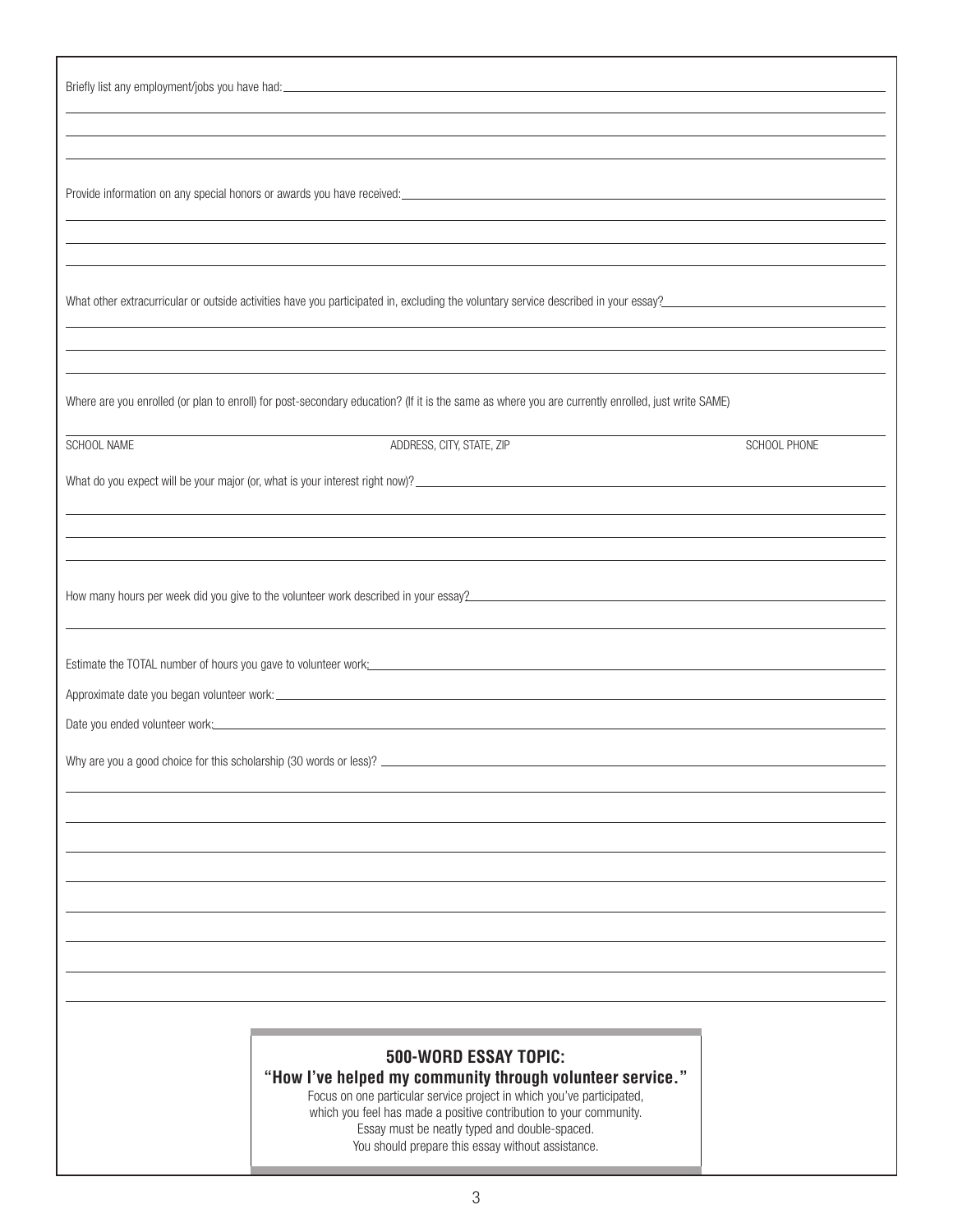### **SUBMIT 4 PIECES OF INFORMATION IN THE SAME ENVELOPE:**

¶ Student Application Form *(pages 2-4)*

<sup>2</sup> Essay

¸ Sealed Letter of Recommendation from a teacher or other adult who is familiar with your voluntary service *(page 5)* **<sup>4</sup>** Proof of age and address *(copy of driver's license or state ID)* 

**MAIL TO:** 

Scholarship Award Heidelberg Distributing Co. 3601 Dryden Rd. Dayton, OH 45439

DEADLINE FOR ENTRIES: POST-MARKED BY FRIDAY, March 20, 2020

NAME OF YOUR PARENT OR GUARDIAN EMPLOYED AT A HEIDELBERG, OHIO VALLEY, OR WINE TRENDS COMPANY

TITLE/JOB FUNCTION OF HEIDELBERG EMPLOYEE

ADDRESS OF YOUR PARENT OR GUARDIAN EMPLOYED AT A HEIDELBERG, OHIO VALLEY OR WINE TRENDS COMPANY

Please check city of their employment: q  Cincinnati q  Cleveland q  Columbus q  Dayton q  Lorain q  Ohio Valley q  Toledo q  Youngstown q  Kentucky q  Wine Trends

Disclaimer: Heidelberg makes no promises or representations regarding the tax consequences to employees that may arise from the above awards, and expressly denies any liability relating thereto. Heidelberg encourages employees to consult a tax advisor for further information.

### **CERTIFICATION**

I, the undersigned, certify that all the information I have included in and with my application is true. The information included in this application and in my essay is true and the essay is my own work. I am 24 years of age or younger. I understand that if I am selected for an award, I may be required to submit further proof of my acceptance or enrollment in an accredited college, community college, university or recognized vocational or technical school. I certify that I have read and understand the information above.

APPLICANT'S SIGNATURE DATE AND A SERVER A SERVER AND A SERVER AND A SIGN OF DATE OF A SIGNATURE OF A SIGNATURE

**Albert W. Vontz Jr. Scholarship Award | Heidelberg Family of Companies** Cincinnati | Cleveland | Columbus | Dayton | Lorain | Ohio Valley | Toledo | Youngstown | Kentucky | Wine Trends